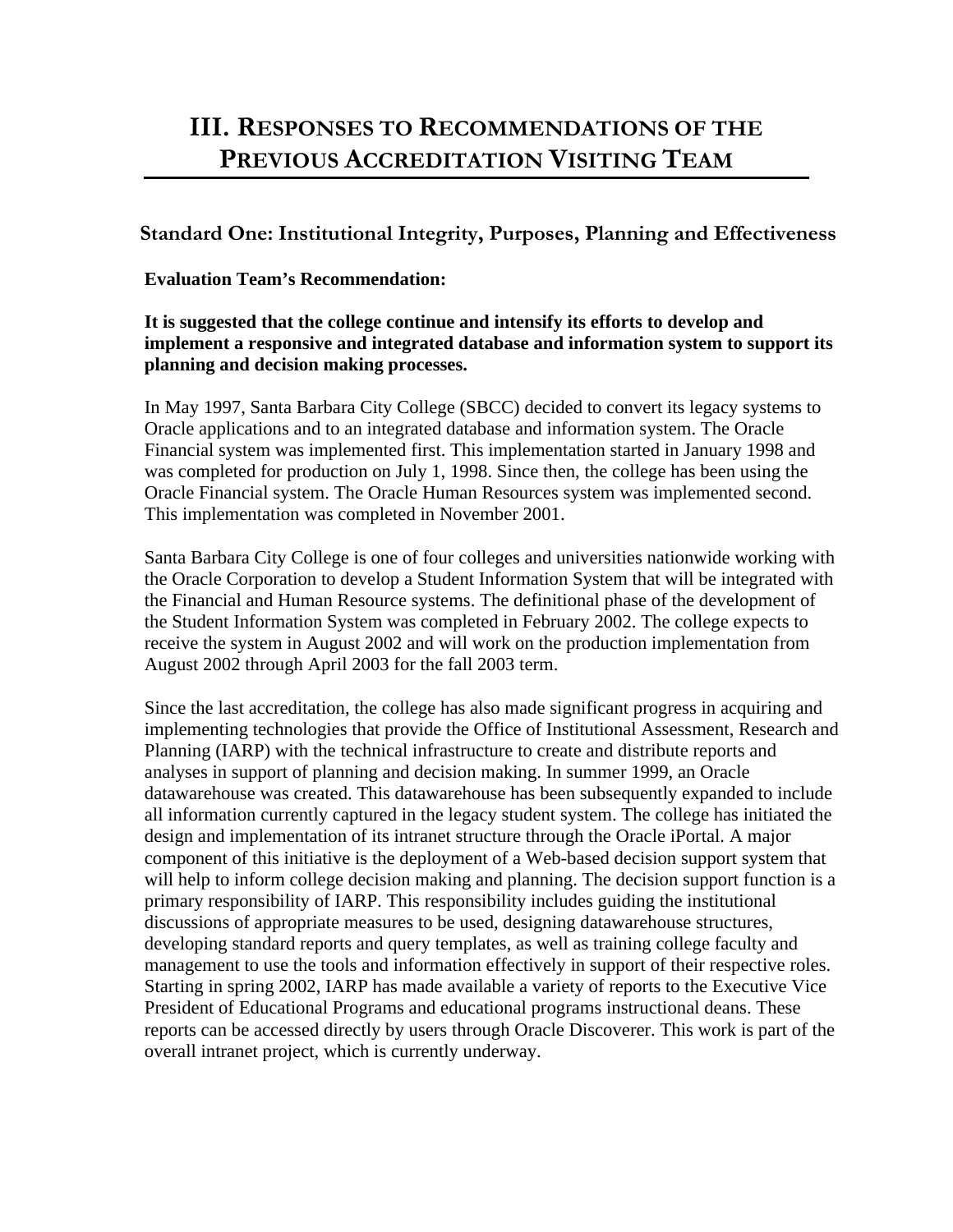**It is suggested that SBCC determine the most appropriate means for managing institutional research so that it can be focused in an effective way to meet the increased needs created by the Project Redesign, requirements of external agencies, and internal needs of the faculty and administration for planning and decision making.**

Santa Barbara City College has taken steps to ensure that the institutional research needs of the college are addressed effectively. In its 1999-2002 Plan, the college recognized the need for establishing an effective Office of Institutional Research that provides leadership in the coordination of the college's planning, research and assessment processes. Two new positions were created using Partnership for Excellence funds: Director of Institutional Assessment, Research and Planning and Research and Assessment Analyst. The college conducted an extensive search for the former position in spring 1999. The search led to the selection and hiring of the Director who started work at the college on September 1, 1999. The Research and Assessment Analyst works under the guidance of the Director of Institutional Assessment, Research and Planning. As discussed in Section IV of the self study, the Office of Institutional Assessment, Research and Planning has broad responsibilities for a variety of activities, processes and projects that ensure the integration of research and planning, the timely and consistent response to internal and external reporting requirements, and the compilation of accurate information needed for institutional planning and decision making.

# **Standard Two: Educational Programs**

#### **Evaluation Team's Recommendation:**

#### **The college should continue efforts to integrate and articulate credit and noncredit programs.**

Santa Barbara City College has created the ONE STOP/CalWORKs committee to coordinate the district's credit and non-credit vocational and technical programs' response to meeting the needs of individuals on welfare as well as those seeking employment. The committee has identified a number of programs and initiatives that draw upon the resources of both the credit and non-credit divisions. The committee includes the Executive Vice President of Educational Programs, the Vice President for Continuing Education, the Dean of Vocational Education, the Director of Financial Aid, the Coordinator of EOPS/Financial Aid, the Coordinator of the STEP Program, and the Coordinator of the CalWORKs Program.

A study was completed that addresses the coordination of the district's credit and non-credit computer applications course offerings. Faculty from the two divisions conducted this feasibility study. The Vice Presidents of the credit and non-credit divisions reviewed and implemented recommendations from the study.

Additional examples of continued college efforts to integrate and articulate credit and noncredit programs are taking place in the areas of basic skills, English as a second language (ESL) and the non-credit General Education Development (GED) division. Staff members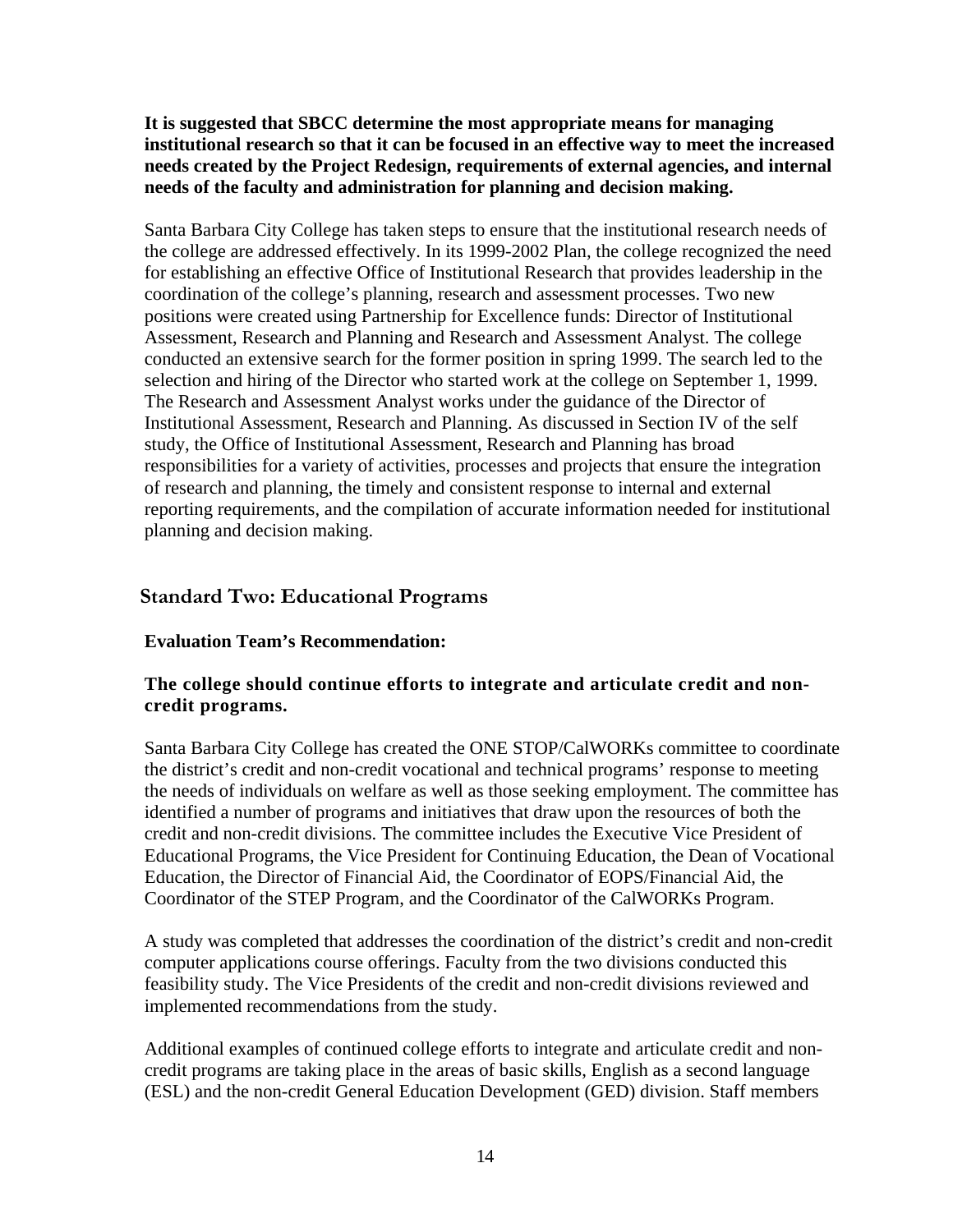involved with the non-credit division's new matriculation program (STEP) are working closely with the faculty in the credit division to implement strategies that encourage students to make the transition from non-credit to credit courses. For example, presentations are made in all non-credit ESL classes on the opportunities available to students to continue their studies in credit ESL or other courses. In fall 1999, members of the STEP program began offering the college credit ESL/basic skills assessment tests to students enrolled in noncredit ESL and basic skills classes. Beginning in spring 1999, letters were sent to all graduates of the non-credit GED division encouraging them to meet with a counselor to discuss their options for continuing in a credit program. This has become one of the ongoing processes of the college. Discussions are also underway to coordinate the college's response to credit and non-credit economic development programs.

In addition, representatives from the non-credit division joined their credit division counterparts on the college's Enrollment Management Committee. Through monthly meetings, ideas are developed to support the movement of non-credit students to appropriate credit programs.

#### **Standard Three: Student Services and the Co-Curricular Learning Environment**

#### **Evaluation Team's Recommendation:**

#### **The college needs to assess the impact of Project Redesign on the morale of employees, particularly the classified staff.**

Santa Barbara City College is committed to ensure a positive working climate for all its employees. This commitment is reflected in the college's Vision Statement and the 2002- 2005 College Plan. Two of the four core values included in the Vision Statement are:

- A commitment to faculty and staff collaboration and collegiality; and,
- An environment that is both psychologically and physically supportive of faculty, students and staff.

The Human Resources and Legal Affairs Division at Santa Barbara City College has taken steps to address the concerns expressed by the classified staff regarding the impact of Project Redesign on employment related issues. In September 1996, Human Resources created a set of guidelines to assist with the planning and implementation of changes in the college workforce resulting from Project Redesign. In response to the team's recommendation, in April 1997, Human Resources in collaboration with the Classified Council developed and administered a campus climate survey to all classified employees. The results of the surveys indicated that the majority of employees described the campus climate as positive and their employment experience and morale as very good. The survey will be administered again as part of the three-year College Plan framework.

During the 2001-02 year, after extensive review, Human Resources and Legal Affairs implemented a comprehensive staff development program. This program is to be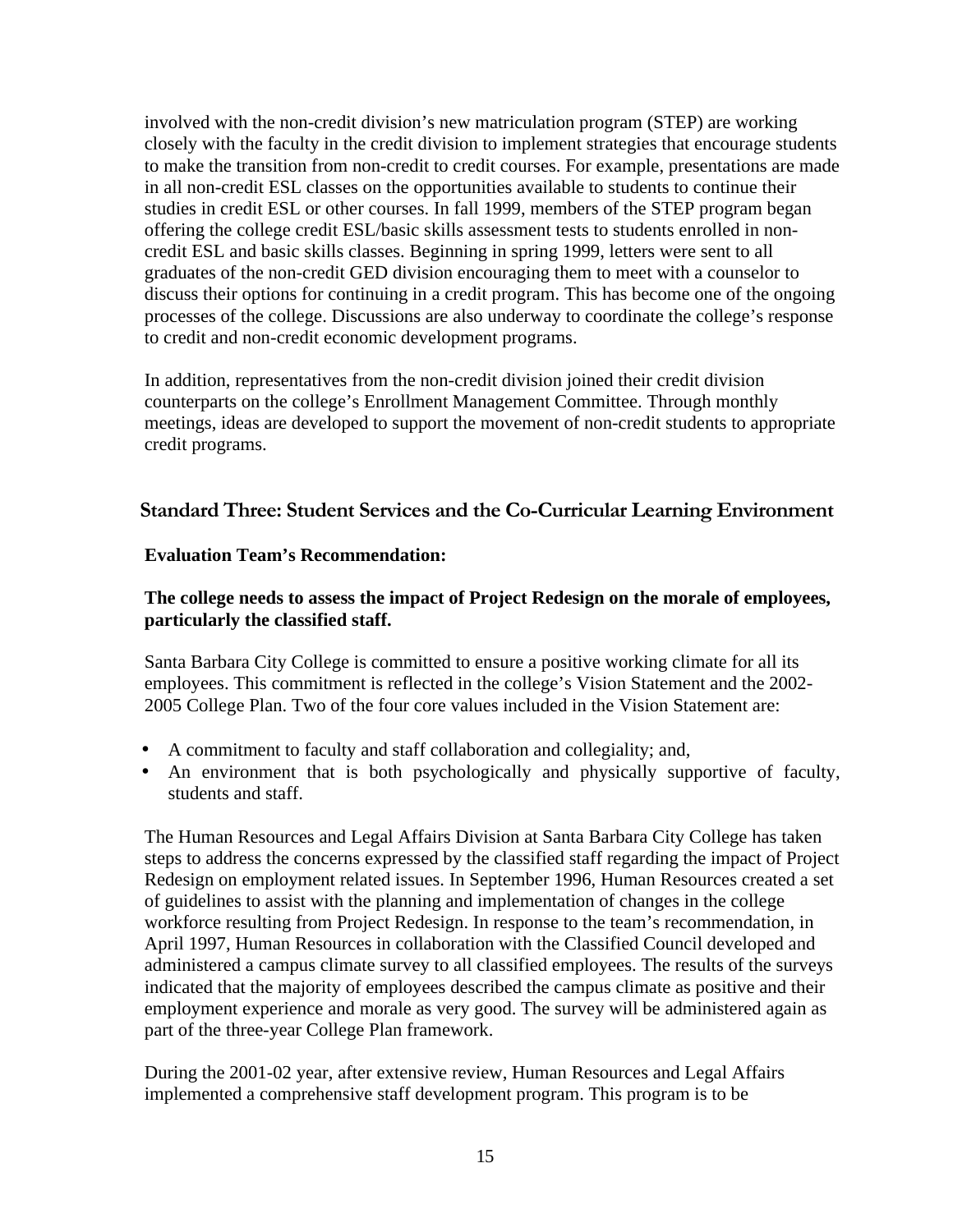implemented for all classified staff and be reinforced through the orientation program for new employees and the employee evaluation process.

# **Standard Four: Faculty and Staff**

#### **Evaluation Team's Recommendation:**

**The team recommends that Santa Barbara City College comprehensively integrate the systematic review of all aspects of employee policies and procedures conducted as part of Project Redesign within existing College priorities and operations. Factors to be considered during the critical implementation stage must include: shared governance participation, intensive campus-wide communications, technological considerations and implications, budgetary priorities and restraints, training for job reassignments and professional growth, timelines for accomplishing goals and objectives, and follow-up evaluations and analyses.**

SBCC decided to use the College Plan as the primary vehicle for making decisions about the college's future directions and system implementation. All college constituencies have participated in the development of the goals and objectives of the College Plans for 1999- 2002 and 2002-2005 as well as the development of strategies for achieving these goals and objectives. These strategies will be used to guide budget priorities, requests and allocations.

Training and staff development are central areas of the 2002-2005 College Plan. One of the goals of the plan and four related objectives emphasize the commitment of the college to provide faculty and staff with the training needed to use new technologies and processes to manage ongoing change and to integrate innovations into college operations. Specific strategies are being developed to bring this goal and its related objectives to fruition.

In November 1997, the Staff Resource Center was opened as part of the continued efforts of the college to facilitate training and staff development. The Center provides computer training and computer support services to college staff and faculty. In addition, in spring 2002 the newly created Center for Management and Staff Development started offering halfday and one-day training workshops intended to provide employees with theoretical foundations, principles and solutions to expand workplace skills, including personal and relational development and computer skills.

The status of Project Redesign-related initiatives was disseminated to faculty and staff through periodic reports to the College Planning Council (CPC), the Academic Senate and college-wide meetings of faculty, administrators and classified staff.

In fall 1999, the college decided to have the District Technology Committee meet jointly with the College Planning Council to review technology initiatives and resource requirements. The combining of these two committees was done to ensure the integration of the college's technology needs within its overall planning and budgeting process.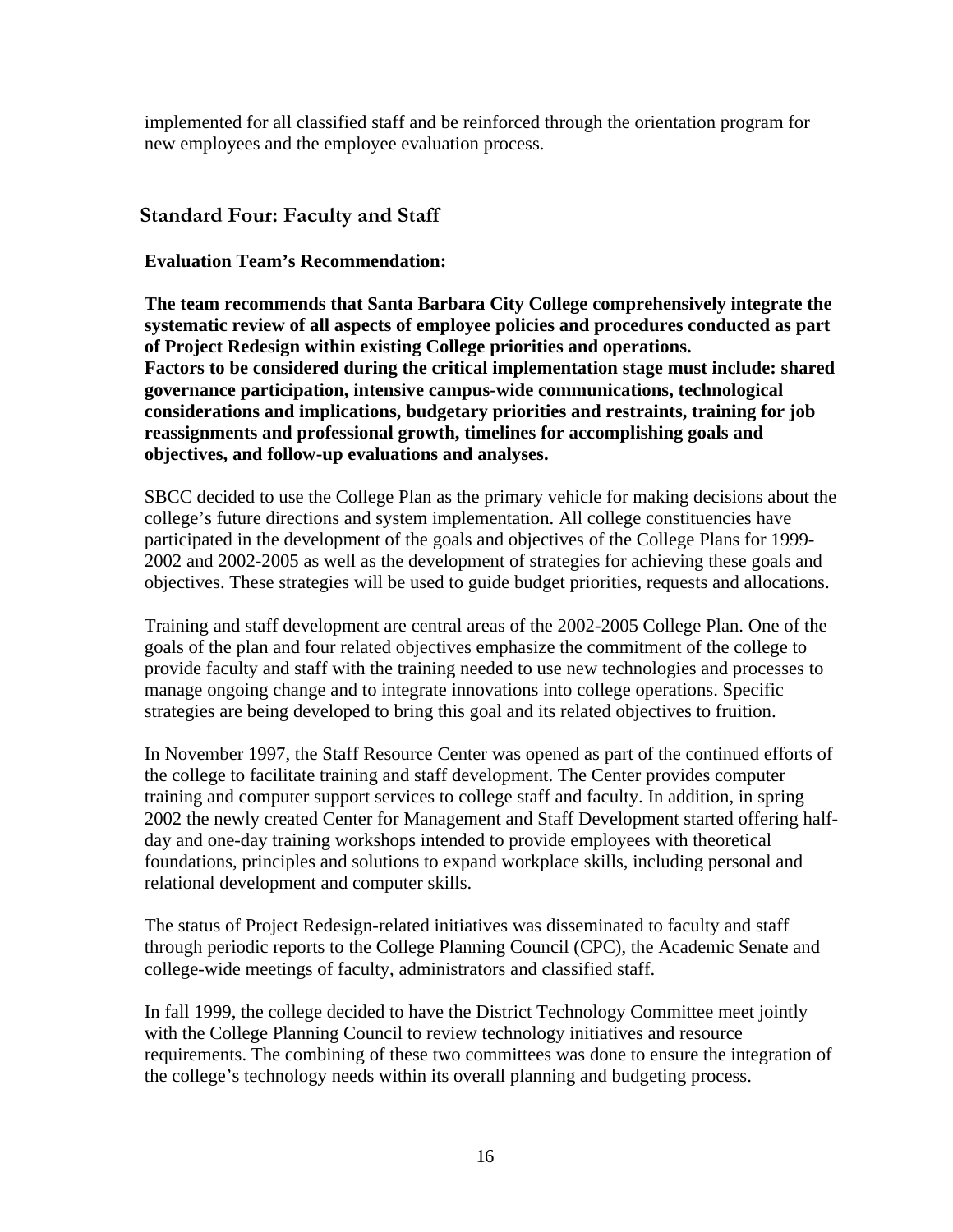**Standard Five: Library and Learning Resources**

**Evaluation Team's Recommendation: None**

**Standard Six: Physical Resources**

**Evaluation Team's Recommendation: None**

**Standard Seven: Financial Resources**

**Evaluation Team's Recommendation:**

**While the College proceeds with Project Redesign, existing budget procedures need to be maintained. As a new resource acquisition and resource allocation budgeting process is developed, the entire campus community must be engaged and involved.**

The college has developed a process to link new resources to its budgeting procedures. One example of such process is the procedure used to apply for Partnership for Excellence funds.

The commitment of the college to integrate its planning and budgeting and achieve the team's recommendation is also demonstrated by one of the 2002-2005 College Plan goals that asks that the college ensure adequate resources to meet present needs and accomplish new objectives of the College Plan. A greater understanding of budget decisions and their consequences is anticipated through a better presentation to the college of available financial sources, anticipated use of actual revenue and expenditure comparisons from prior periods.

In addition, during spring 2002, the College Planning Council reviewed its responsibilities related to budgeting as well as the college budget principles. CPC and the Director of Institutional Assessment, Research and Planning started to work in spring 2002 on a master calendar for planning and budgeting. This calendar, to be used starting with fall 2002, will keep the Superintendent/President, CPC and the college community well informed of all major planning and budgeting processes and activities.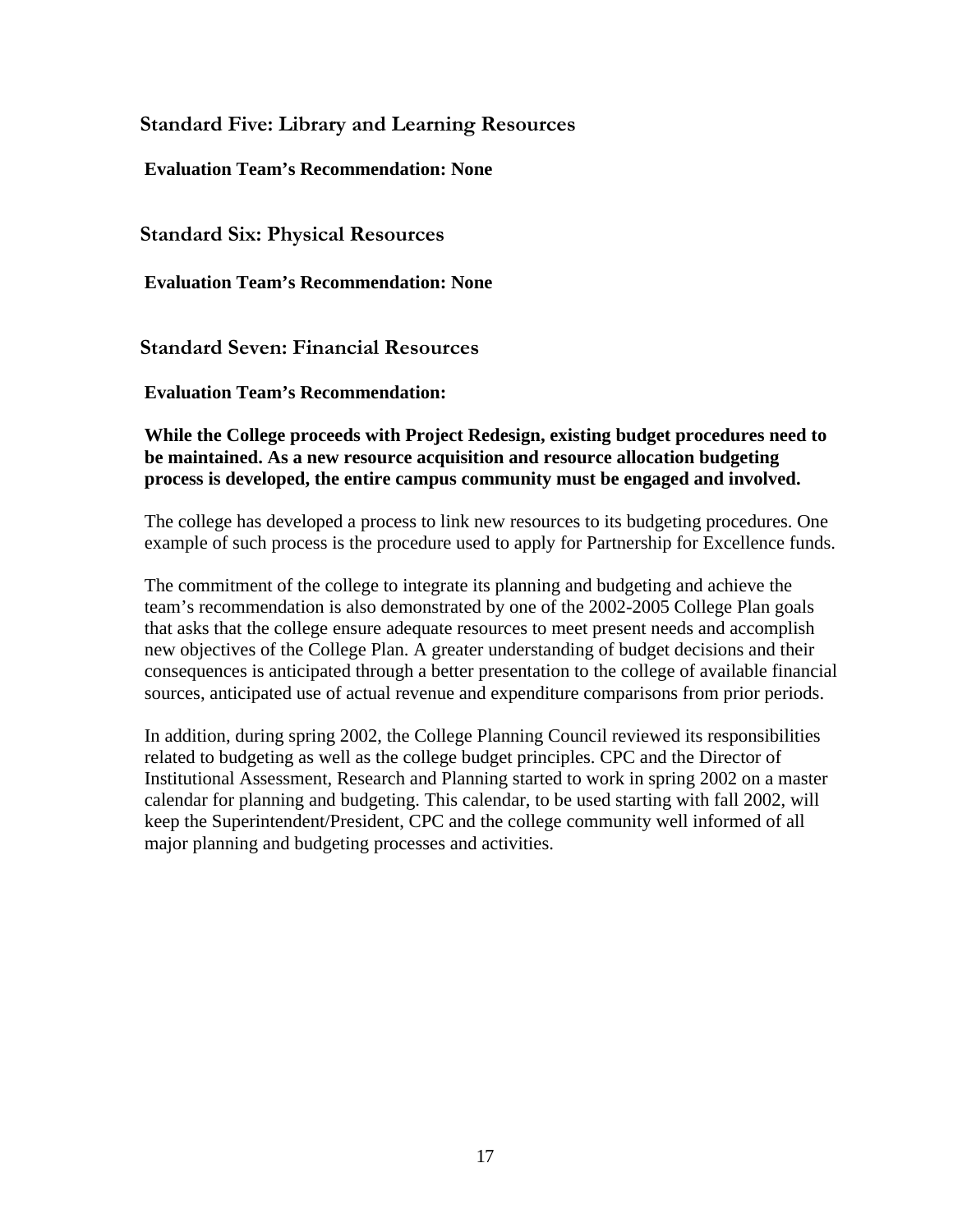# **Standard Eight: Governance and Administration**

#### **Evaluation Team's Recommendation:**

#### **The team recommends that Santa Barbara City College reexamine the support staff's involvement in committee membership so that they feel that they have a voice in the decision making process at the college.**

Santa Barbara City College has continued to support the participation of the Classified Council and classified staff in the College Planning Council and other college committees. The classified staff is represented in various committees, including the College Planning Council, the Planning and Resource Committee of the Academic Senate, and the Personnel Benefits committee. With the recent adoption of SB235, it is the prerogative of the classified union to appoint classified staff to various college committees.

## **Summary Discussion of Self-Identified Issues: Update on Project Redesign**

In October 1996 Santa Barbara City College presented to the Accrediting Commission its institutional self study for reaffirmation of accreditation that included a case study of the college's Project Redesign and a discussion of its phases, goals and activities in light of the eight accreditation standards in place at that time. This section provides updates on some of the activities and actions of Project Redesign.

#### **Standard One: Institutional Integrity, Purposes, Planning and Effectiveness**

The college has created a Change Management Team and process that have focused on the evaluation of the five goals of Project Redesign mentioned in Section II of the self study.

In early fall 1999 a decision was made to make the Cabinet responsible for policy-related discussions regarding Project Redesign and the Change Management Team, and to have the team focus on strategies for implementing the recommendations from the Cabinet. This was done to ensure greater understanding and involvement of all members of the Cabinet in technical issues pertaining to Project Redesign in general, and the conversion of its major software applications in particular (i.e., financial, human resources and student information systems).

#### **Standard Two: Educational Programs**

Through Project Redesign, the college has made significant progress in the area of instructional design and delivery by achieving delivery of online courses. From only two online courses offered in fall 1998, the college has expanded to 64 in spring 2002. In spring 2002, close to 2,200 students enrolled in online courses. Approximately 50% of these students are enrolled only in online courses.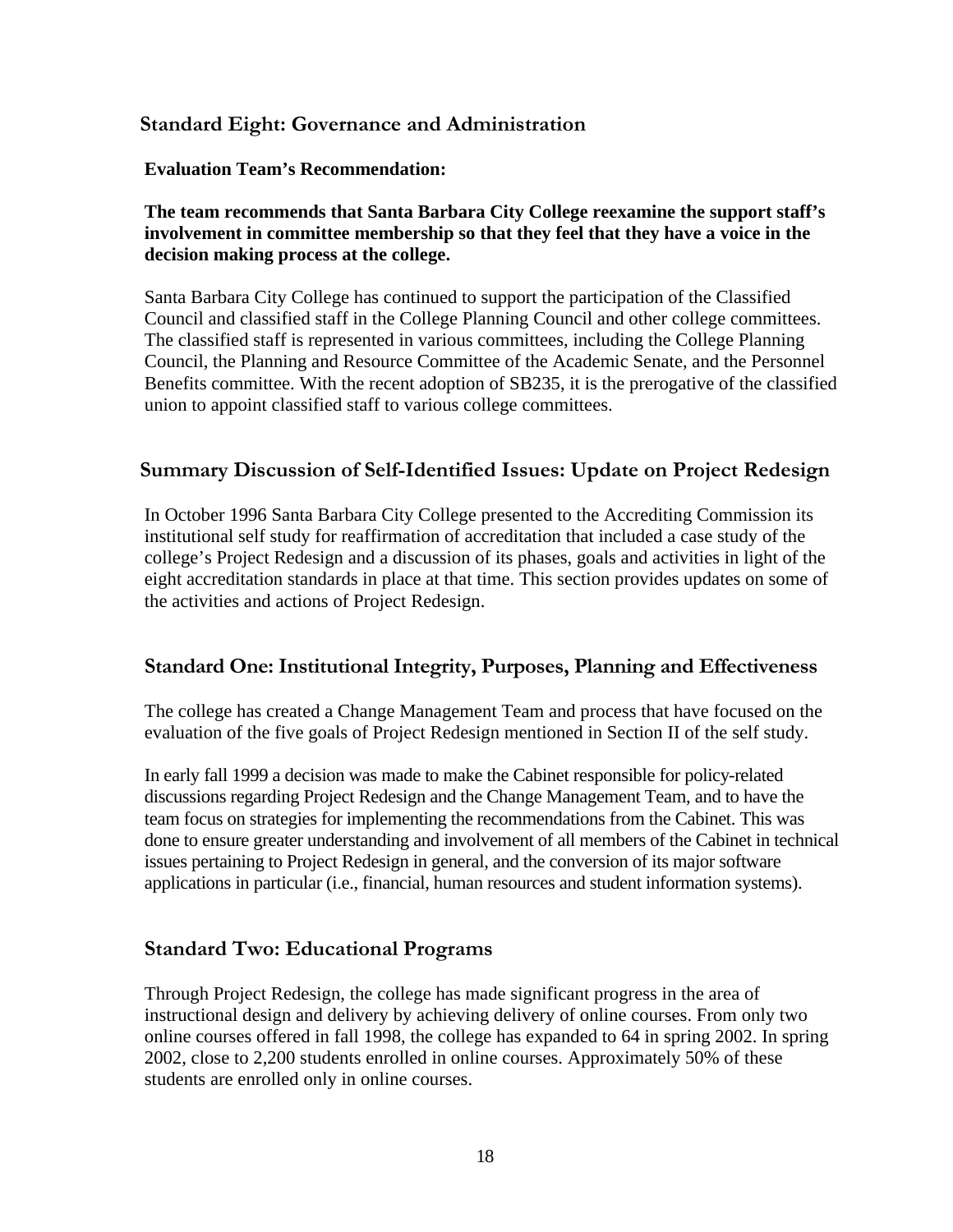# **Standard Three: Student Services and the Co-Curricular Learning Environment**

As mentioned earlier, Santa Barbara City College is in the process of implementing a new student information system with Oracle Corporation. This system will facilitate improved access for students to information related to course offerings, schedule, and grades by moving to a Web-based "self-service" model for access to student information.

## **Standard Four: Faculty and Staff**

As a result of Project Redesign activities, the college provides Web access to job vacancies. The Web access has influenced positively the recruitment and selection of faculty and staff.

# **Standard Five: Library and Learning Resources**

The staff of Learning Support Services (LSS) has been actively involved in several projects designed to implement effective strategies for promoting student success. These strategies are available to all faculty on a Web site maintained by LSS and serve as a reference for staff development. The LSS staff has implemented a tutor-training program and has made substantial progress in working with the faculty to integrate support services with classroom instruction.

A new Academic Senate committee has been formed to focus on student success. LSS staff supports this committee. Leadership for these efforts has been made possible by the creation of a new position -- Director of Learning Support Services.

The college has implemented a new library software system (Horizons). This software provides Web access not only to the college's library holdings but also to those of other California and national libraries. In October 1999, the college initiated a new service that enables its users to access full-text articles and periodicals online from computers on and off campus.

#### **Standard Six: Physical Resources**

The equipment budget for technology renewal and new initiatives was increased from \$320,000/year to \$920,000/year. The increase was funded through lottery funds, instructional equipment replacement, a block grant and ending balances.

# **Standard Seven: Financial Resources**

The college completed the conversion of its financial applications to the Oracle system. Managers are able to extract information to enhance financial monitoring and analysis college-wide. One step taken in this direction was the development of a separate multi-user,